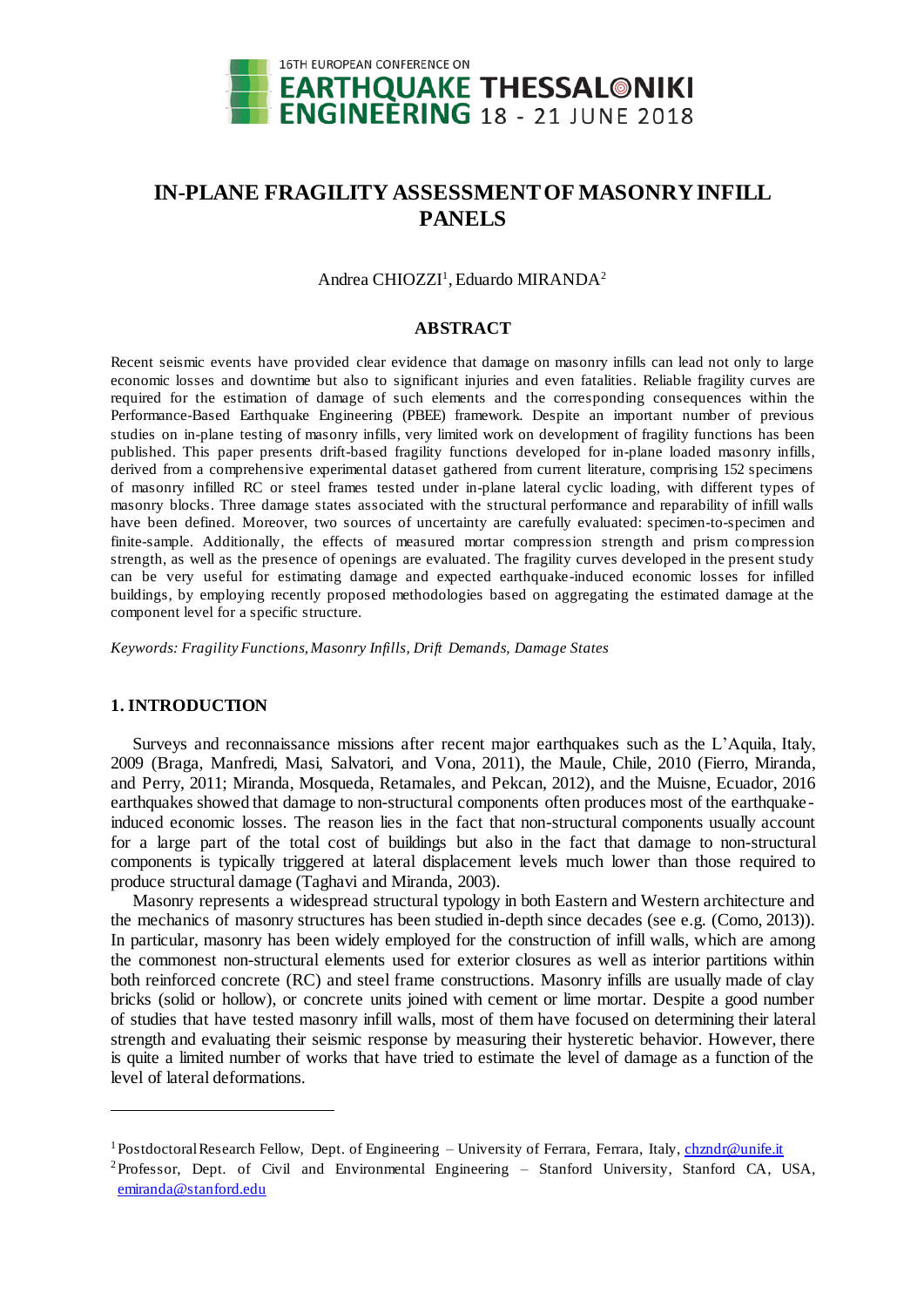



 $\overline{a}$ 

 $\overline{(b)}$ 





Figure 1: Masonry infills damaged after the Ecuador 2016 earthquake (photos by E. Miranda).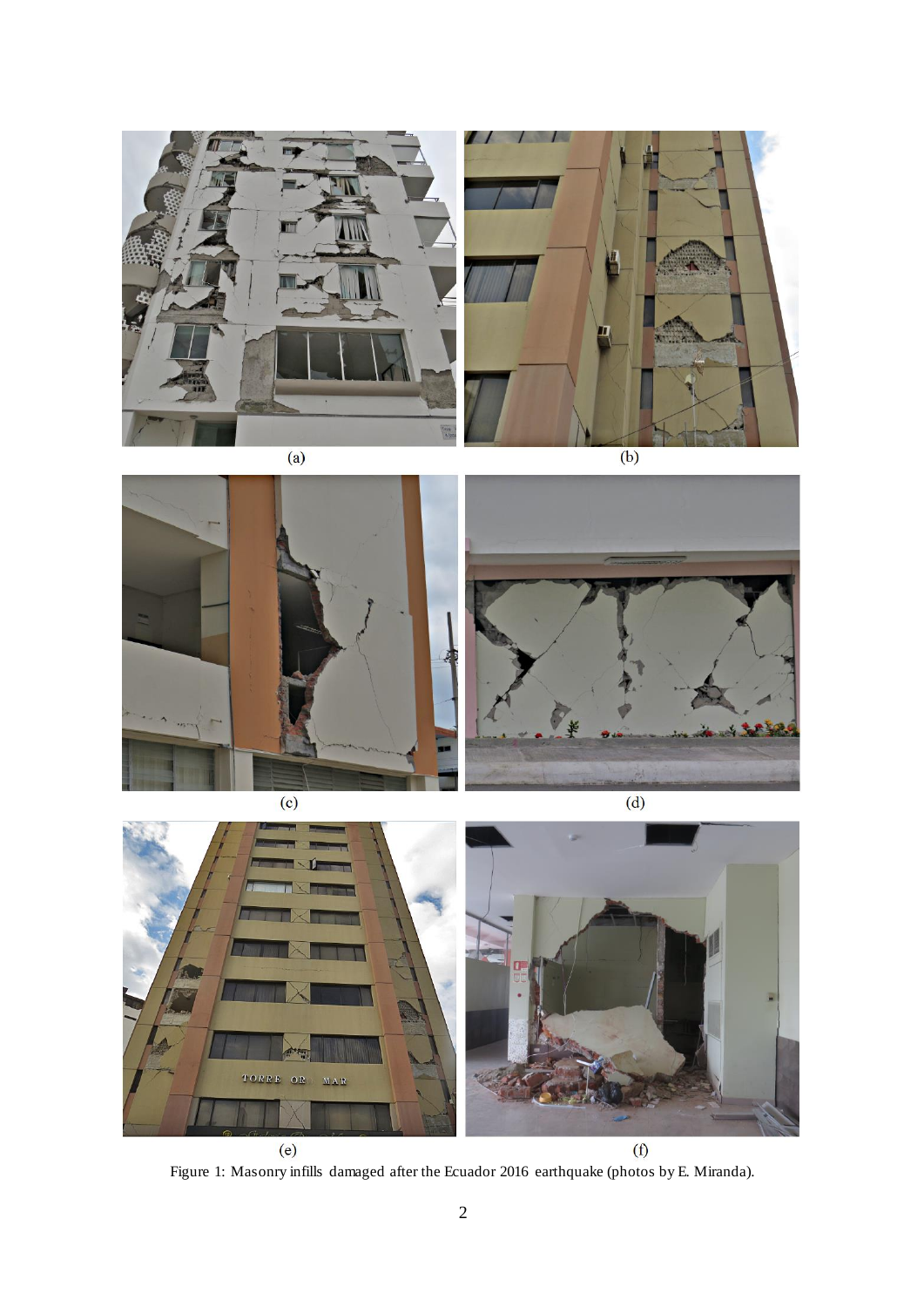Figure 1 depicts several pictures taken from buildings hit by the Ecuador 2016 earthquake, illustrating examples of both in-plane and out-of-plane failure of exterior and interior masonry infill walls, pointing out the how the failure of these elements may pose a serious threat to life safety, in addition to widespread economic losses.

Most of current seismic codes are force-based and therefore primarily rely on checking on the strength of structural elements giving a secondary importance to lateral deformations (Colangelo, 2013). As a consequence, there is an important body of work addressing the assessment of the strength of masonry infill walls and their influence on building response, whereas very few studies have been conducted to estimate the damage evolution based on imposed lateral deformations (see e.g. (Ricci, De Risi, Verderame, and Manfredi, 2012)).

Recently, there has been an increasing interest on performance-based seismic assessment procedures (Deierlein, 2004; Krawinkler and Miranda, 2004), which are aimed at assessing the seismic risk of man-made facilities while considering most of potential sources of uncertainty. In particular, the Performance-Based Earthquake Engineering (PBEE) methodology developed by the Pacific Earthquake Engineering Research Center (PEER) is a fully probabilistic framework which explicitly and rationally accounts for uncertainties propagating from the seismic hazard, seismic response, damage estimation and loss estimation. For instance, based on the PBEE framework, Aslani and Miranda (Aslani and Miranda, 2003) developed a building-specific loss estimation methodology in which the expected annual loss EAL is computed as the sum of expected losses in each component at a given level of ground motion intensity and then integrating over the mean annual frequencies of exceeding of all possible intensities as follows:

$$
EAL = \int_{0}^{\infty} \sum_{j=i}^{n} E\Big[L_j | IM = im\Big] \left| \frac{d\nu(IM)}{d(IM)} \right|_{im} \Big| d(IM)
$$
  
with  

$$
E\Big[L_j | IM = im\Big] = \int_{0}^{\infty} \sum_{j=1}^{m} E\Big[L_j | DS = ds_i\Big] P\Big[ DS = ds_i | EDP_j = edp \Big] dP\Big[ EDP_j > edp | IM = im\Big]
$$
 (1)

where 
$$
E[L_j | DS = ds_i]
$$
 is the expected loss in the *j*-th component given that it has reached damage  
state  $ds_i$  whereas  $P[DS = ds_i | EDP_j = edp]$  is the probability that the *j*-th component will reach or exceed damage state  $ds_i$  conditioned on undergoing an engineering demand parameter *(EDP)* equal to

*edp*; *n* is the total number of components whereas *m* is the total number of damage states considered. Furthermore,  $P[EDP_j > edp | IM = im]$  is the exceedance probability of the engineering demand parameter *edp* conditioned on the intensity measure *IM* reaching the value *im* and  $v(1M = im)$  is mean annual frequency of exceedance of  $IM = im$ , that is, the ordinate of the site-specific seismic hazard curve at  $IM = im$ . In Eq. (1),  $P[DS = ds_i | EDP_j = edp]$  is what is commonly referred to as the fragility function, providing information on the probability of reaching or exceeding various damage states as a function of increasing levels of building response, for example as a function of increasing levels of peak interstory drift.

In modern performance-based seismic assessment procedures, damage estimation to most structural and nonstructural components is done as a function of interstory drift demands. It is clear from Eq. (1) that those performance assessment methodologies rely on the availability of fragility functions. For example, Aslani and Miranda (Aslani and Miranda, 2005) developed drift-based fragility curves for slab-column connections in non-ductile RC structures. Similarly, Ruiz-Garcia and Negrete (Ruiz-García and Negrete, 2009) proposed drift-based fragility curves for confined masonry walls.

However, there is very little research specifically addressing the development of drift-based fragility functions for masonry infills. Two notable exceptions are the recent work by Cardone and Perrone (Cardone and Perrone, 2015) and the work by Sassun et al. (Sassun, Sullivan, Morandi, and Cardone, 2016) who, to the best or our knowledge, proposed the first drift-based fragility functions for masonry infill walls. Although both of these studies are extremely valuable, they are based on a relatively small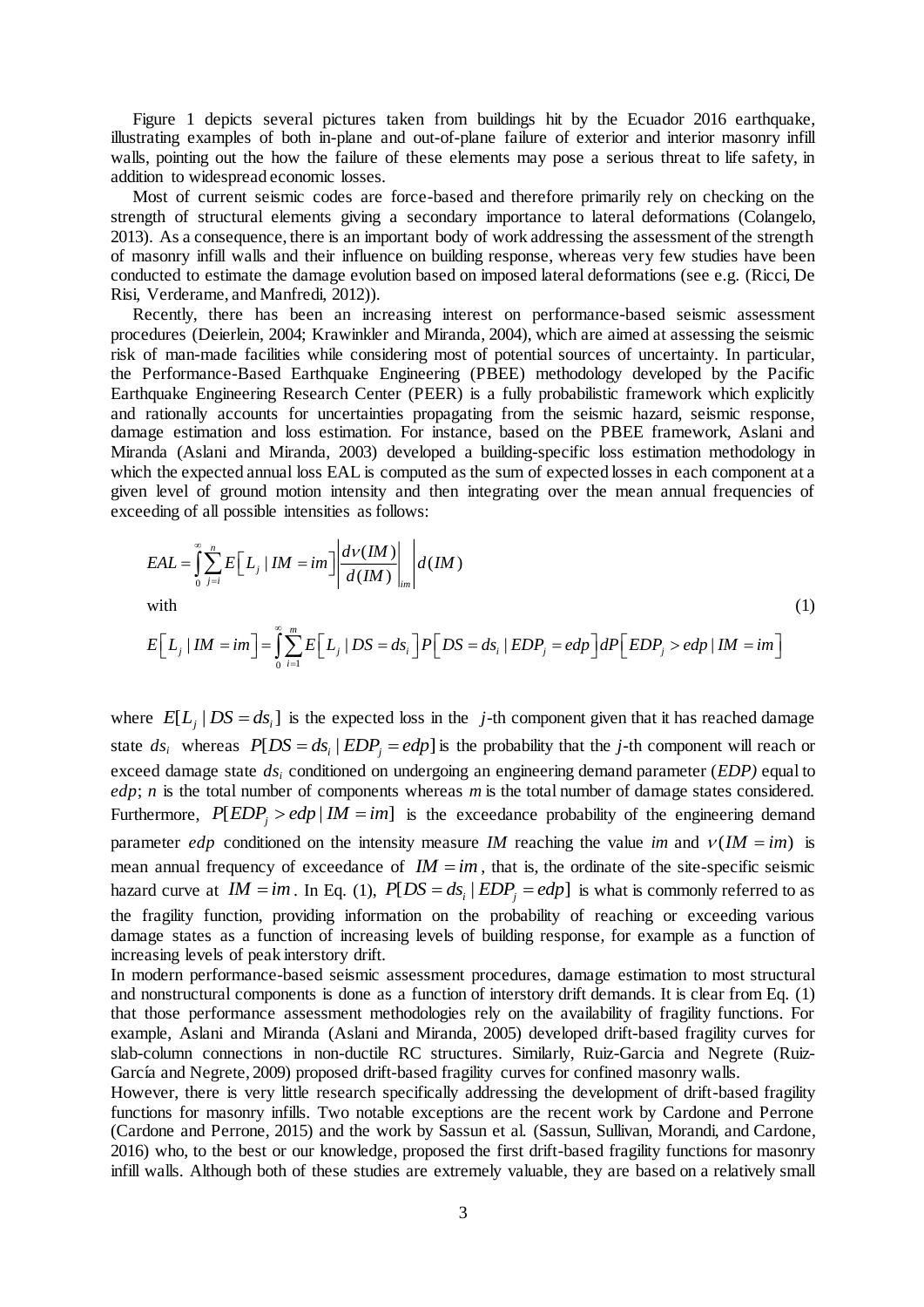sample and limited statistical analyses were conducted to determine which are the main variables that lead to statistically significant different fragilities.

The aim of the present contribution is to summarize drift-based fragility functions developed in (Chiozzi and Miranda, 2017) based on a wide and up-to-date survey of experimental results contained in literature on in-plane loaded infilled frames, suitably defining three damage states strictly related to the repair/replacement actions required as a result of the damage state. Main sources of uncertainty have been accounted for in a sound probabilistic treatment of collected data.

#### **2. DAMAGE STATES DEFINITION**

Three discrete damage states are defined, which describe the evolution of damage in masonry infills undergoing earthquake-type in-plane loading. The damage states have been defined based on the damage patterns observed both experimentally and on reconnaissance missions in buildings hit by strong seismic events.

- **Damage State 1 (DS<sub>1</sub>).** Initiation of small hairline cracks in masonry, up to 2mm wide, mainly concentrated in bed and head joints, in plaster or along the interfaces with the columns and/or the top beam of the frame. No significant joint sliding and crushing of the units is observed.  $DS_1$ requires only very light and simple repair interventions.
- **Damage State 2 (DS<sub>2</sub>).** Beginning of significant cracks, more than 2mm wide, propagating through both mortar joints and masonry blocks with possible but very limited sliding between joints and localized crushing of units (for example at the corners). Heavier interventions are required to repair an infill in this damage state.
- **Damage State 3 (DS3).** Development of wide diagonal cracks (larger than 4mm) with significant sliding between joints and widespread crushing and spalling of masonry units. Repairing is not economically convenient, and therefore demolition and reconstruction are advised.

#### **3. EXPERIMENTAL DATABASE**

Experimental results from 152 specimens of masonry infilled RC or steel frames, tested under lateral cyclic loading were collected from literature, in order to infer the required statistical information about the lateral displacement capacity of masonry infills. A careful interpretation of the collected data allowed to determine the interstory drift ratio (IDR) for which each specimen experienced the onset of one or more of the damage states defined in the previous section. More precisely, data from 33 experimental research programs conducted over the last 32 years were considered, in which specimens were not excessively downscaled in size and a description of the damage was provided with sufficient detail at various stages of testing. Three different kind of masonry units, corresponding to the most prevailing types actually employed in the construction practice, were used for the specimens analyzed: solid clay bricks, hollow clay bricks and concrete masonry units. Infill specimens with the presence of openings were also included. In addition to the drift levels at which one or more of the defined damage states occurred, information about the measured compressive strength for both mortar and the masonry prism, the dimensions of the panel and presence of openings were also compiled. We refer the interested reader to Chiozzi and Miranda (2017) for further details on the dataset used.

#### **4. FRAGILITY FUNCTIONS**

The *IDR* at which each damage state was observed in the masonry infilled specimens exhibits relatively large specimen-to-specimen variability. This variability can be explicitly taken into account by developing drift-based fragility functions describing the likelihood for a given infill panel of exceeding a certain damage state conditioned to an assigned *IDR*. The experimental dataset described is used for deriving fragility functions for each damage state. Furthermore, the influence of various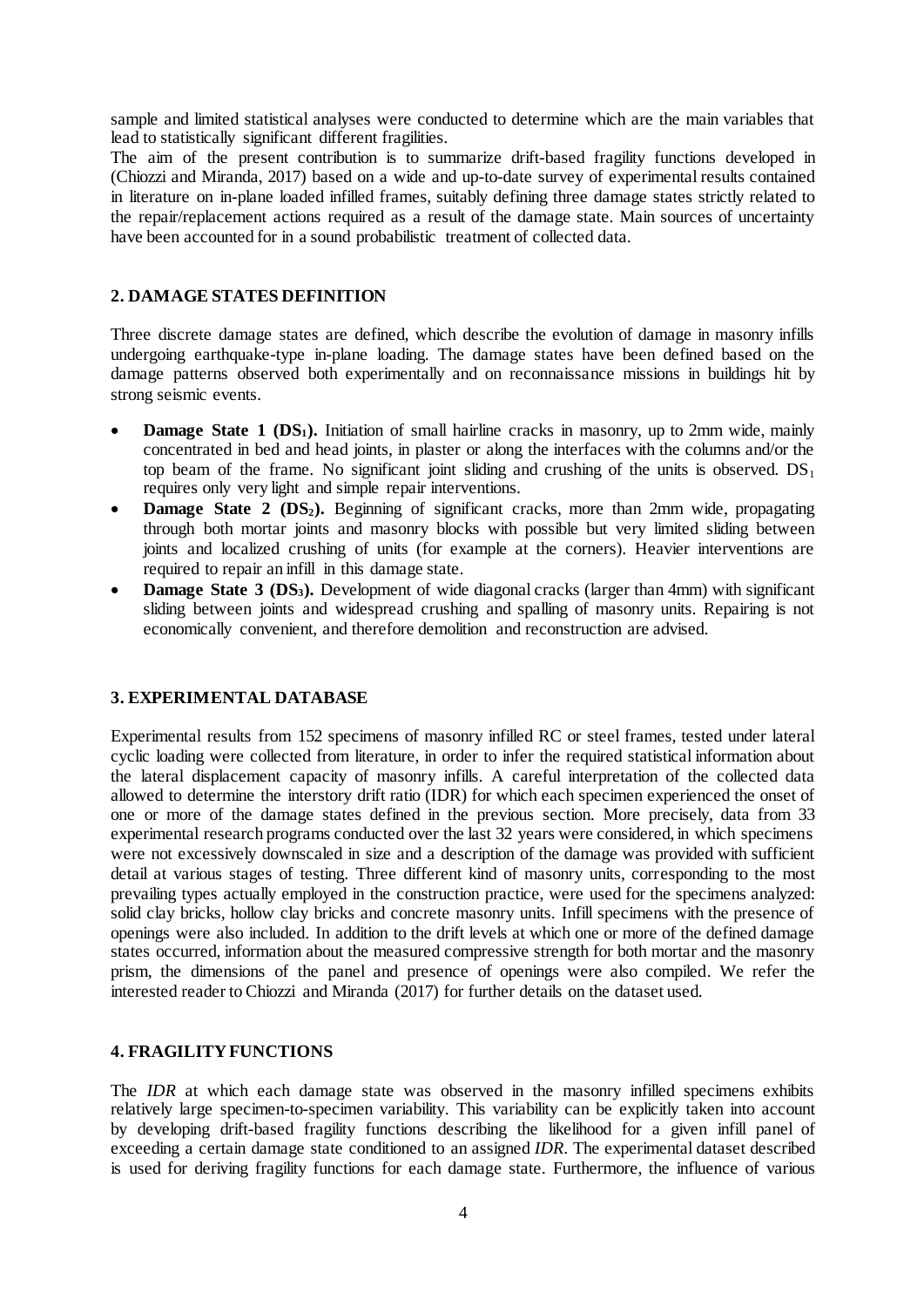factors such as block type, mortar and masonry compressive strengths and presence of openings were carefully analyzed. For each damage state, a cumulative frequency distribution was obtained by plotting interstory drift ratios *IDR*<sub>i</sub> at which the damage state was observed, sorted in ascending order, against a plotting probability *Fi* . A lognormal distribution was chosen for fitting this experimental cumulative frequency distribution:

equency distribution:  
\n
$$
P(DS \ge ds_i | IDR = \delta) = 1 - \Phi\left(\frac{\ln(\delta) - \mu_{\ln(\delta)}}{\beta}\right)
$$
\n(2)

where  $P(DS \geq ds_i | IDR = \delta)$  is the conditional probability of reaching or exceeding a certain damage state  $ds_i$  in the masonry infill at a specific *IDR* value equal to  $\delta$ .  $\mu_{\ln(\delta)}$  and  $\beta$  represent the central tendency and the dispersion parameters of the cumulative standard log-normal distribution  $\Phi$ . The two parameters characterizing the log-normal distribution were estimated according to the method of moments. [Table 1](#page-4-0) contains the statistical parameters for the fitted lognormal probability distribution for each damage state. A Lilliefors goodness-of-fit test at 5% significance level was conducted for each fragility function (see (Lilliefors, 1967)). [Figure 2\(](#page-5-0)a-c-e) depict, for each damage state, the empirical cumulative distributions of observed data, the proposed fragility functions obtained through log-normal fit, and a graphical representation of the Lilliefors test.

The additional uncertainty due to the fact that the parameters defining the proposed fragility functions have been estimated from a limited number of specimens (finite-sample uncertainty) has been evaluated by computing the confidence intervals (see, e.g., (Crow, Davis, and Maxfield, 1960)) for each of the statistical parameters defining the assigned fragility function (se[e Figure 2\(](#page-5-0)b-d-f)).

Fragility curves portrayed in [Figure 2\(](#page-5-0)a-c-e) were obtained by considering all 152 specimens without taking into account the possible effects of brick type, material properties or geometry. To assess if brick type has any significant influence on the likelihood of attaining a certain damage state, twosample *t*-tests were conducted to establish if the logarithmic means of the three samples differs significantly from each other. As shown in (Chiozzi and Miranda, 2017), brick type, per se, seems to have a clear influence only for some damage states. For example, a significant difference is found for the IDR corresponding to damage state DS3 between solid clay bricks and hollow clay bricks, in agreement with the findings contained in (Sassun et al., 2016). However, it is expected that a more consistent and statistically significant influence on fragility is provided by quantitative measures of mortar or masonry prism compressive strengths. In order to study whether the level of compressive strength for mortar  $f_m$  has some influence on the probability of exceeding a given damage state, the initial dataset was subdivided into three subgroups according to mortar strength: infills with weak mortar, for  $f_m \leq 5 \text{ MPa}$ , infills with medium mortar strength, for which  $5 MPa < f_m \leq 12 MPa$ , and infills with strong mortar, for which  $f_m > 12 MPa$ . Fragility functions were computed through lognormal fitting for each dataset and for each damage state. [Figure 3\(](#page-6-0)a) depicts fragility curves for damage state  $DS<sub>1</sub>$  and the three levels of mortar strength. From an analysis of the results, a significant dependence on mortar strength for damage states  $DS_1$  and, to a less extent,  $DS<sub>2</sub>$  is observed. On the other hand, damage state  $DS<sub>3</sub>$  seems not to be significantly influenced by mortar strength. A possible explanation for this is that, while at low damage levels the damage pattern involve significant cracking in the mortar, at higher levels of damage cracks and damage primarily involve also masonry units.

| Damage State               | IDR $[%]$ | $\mu_{\ln(\delta)}$ |       | Number of Specimens |
|----------------------------|-----------|---------------------|-------|---------------------|
| $DS_1$ : light cracking    | 0.125     | $-2.078$            | 0.325 | 100                 |
| $DS_2$ : moderate cracking | 0.327     | $-1.118$            | 0.278 | 118                 |
| $DS_3$ : heavy cracking    | 0.820     | $-0.198$            | 0.320 | 132                 |

<span id="page-4-0"></span>Table 1: Statistical parameters estimated for IDRs corresponding to the three damage states.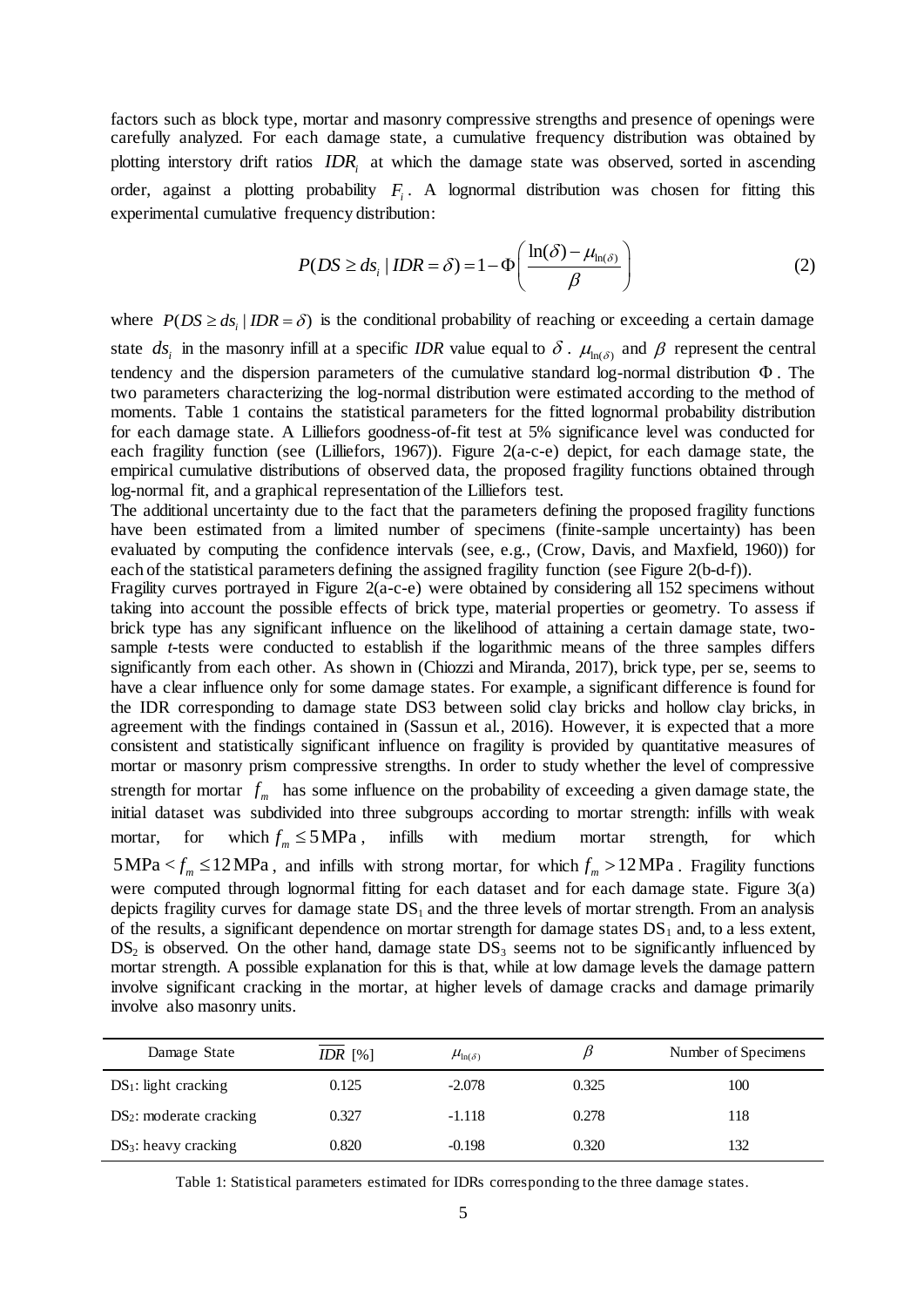

<span id="page-5-0"></span>Figure 2: Fragility functions for damage states DS<sub>1</sub> (a-b), DS<sub>2</sub> (c-d), DS<sub>3</sub> (e-f).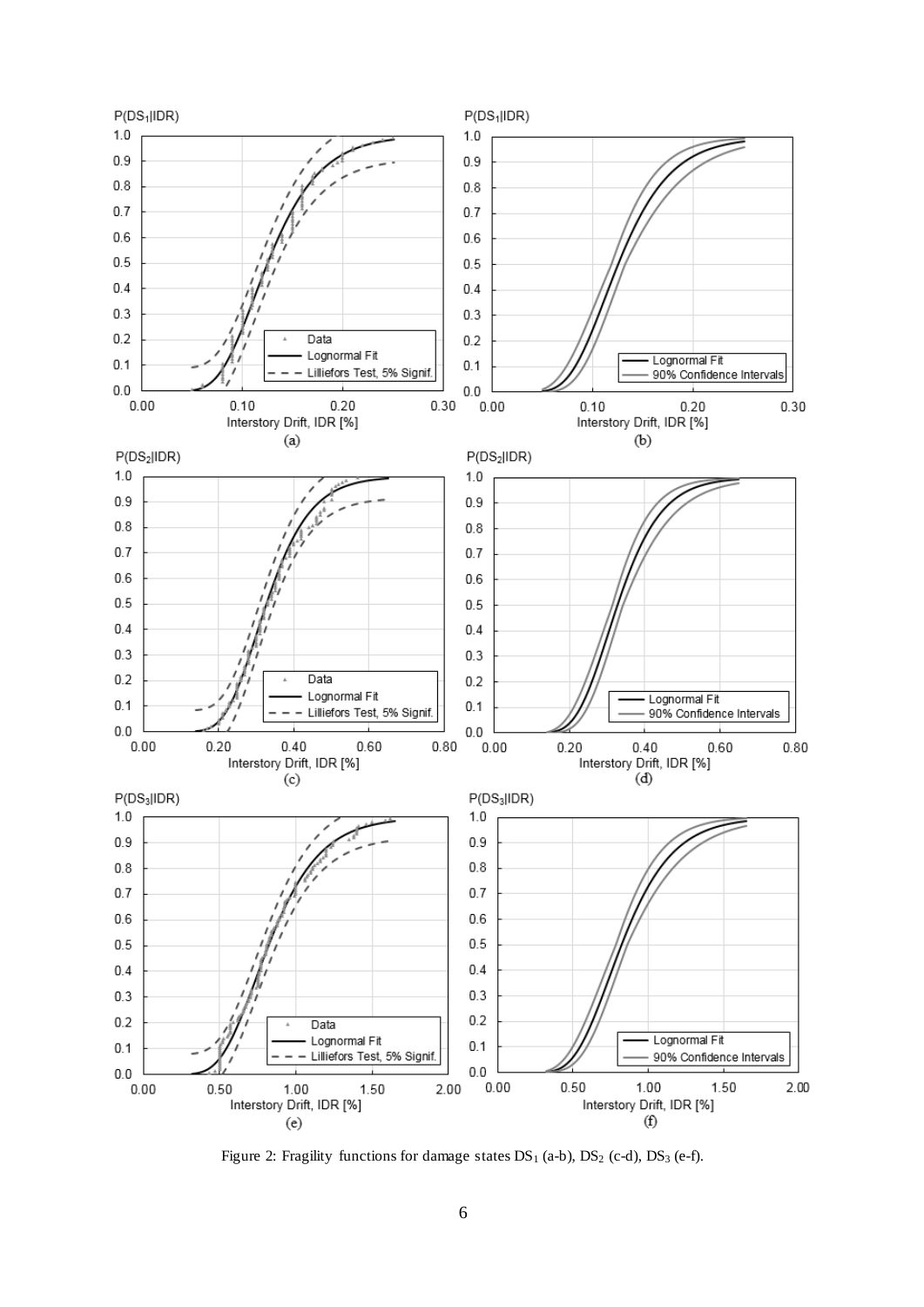

<span id="page-6-0"></span>Figure 3: (a) Fragility functions for damage state  $DS_1$  and three different levels of mortar strength and (b) fragility functions for damage state DS<sub>3</sub> with two different levels of masonry prism strength.

For this reason, it is also interesting to investigate whether masonry prism compressive strength  $f_p$ , which accounts for the strength of both mortar and bricks, influences significantly the *IDR* for which all three damage states are attained by a given masonry infill. To this aim, the initial dataset was further subdivided according to prism compressive strength into two subgroups: infills with weak to medium prism strength, for which  $f_p \leq 5 \text{MPa}$ , and infills with medium to strong prism strength, for

## which  $f_p > 5 \text{ MPa}$ .

Again, fragility functions were computed through lognormal fitting for the two dataset and for each damage state. It turns out that compressive prism strength, as expected, influences significantly all three damage states. In particular[, Figure 3\(](#page-6-0)b) depicts fragility curves obtained for damage state  $DS<sub>3</sub>$ and the three levels of prism compressive strength. Further statistical analyses are possible, which allow to incorporate uncertainties from mortar and masonry strength into fragility functions leading to bi-variate fragility functions (i.e. fragility surfaces, see (Aslani and Miranda, 2003)), like the one shown in [Figure 4](#page-6-1) for mortar compressive strength. For more details the reader is referred to (Chiozzi and Miranda, 2017).



<span id="page-6-1"></span>Figure 4: Fragility surface to estimate damage state DS<sub>3</sub> as a function of IDR and compressive mortar strength.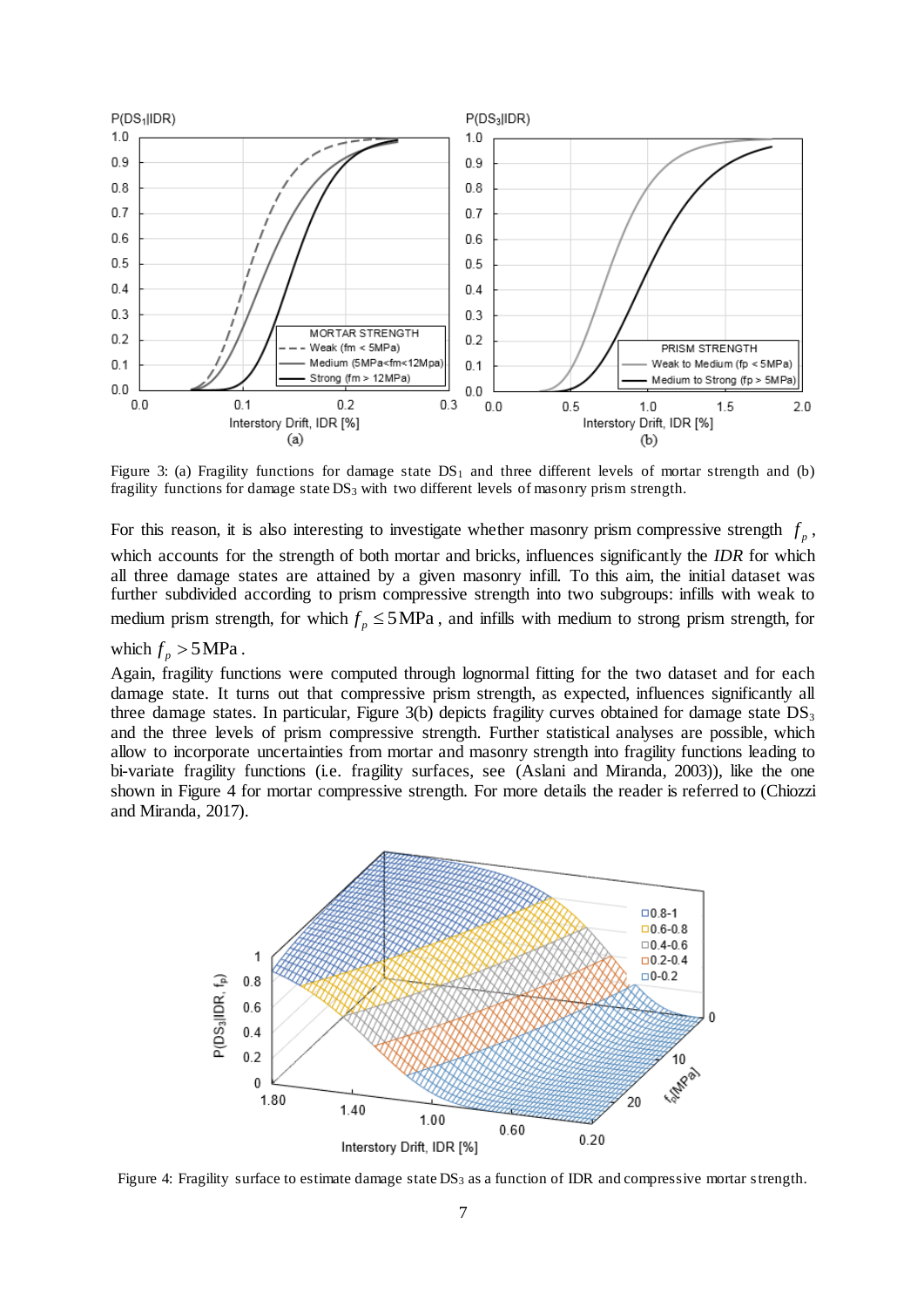Finally, the presence of openings can also influence the *IDR* level at which infills experience a given damage state. Unfortunately, the number of specimens with openings in the initial dataset (i.e., 38) is rather limited compared to the number of specimens without openings (i.e., 114), thus preventing a combined analysis of the influence of openings and material compressive strength. However, it is still possible to assess whether the presence of openings in the specimens is significantly influential when comparing *IDR* values at the onset of a given damage state with the same values observed for specimens without openings. From an analysis of the results, it can be seen that the probability of reaching or exceeding damage states  $DS_1$  and  $DS_2$  is statistically different for infill masonry walls with or without openings. On the contrary, no statistically significant influence is observed for damage state  $DS<sub>3</sub>$ .

#### **5. SUMMARY AND CONCLUSIONS**

Drift-based fragility functions providing a probabilistic estimation of the level of damage experienced in masonry infill walls in reinforced concrete and steel frame buildings have been developed. The new fragility functions were developed for three damage states which were defined based on damage patterns observed both in laboratory tests as well as on damaged buildings after earthquakes and on the associated required repair actions. A large experimental dataset based on 33 different investigations comprising a total of 152 specimens was gathered and used as the basis for the development of driftbased fragility curves. Experimental results are limited to in-plane loading only, so the fragility functions are aimed at estimating only in-plane damage. Out-of-plane response or interaction of inplane and out-of-plane loading are not accounted for. The hypothesis that lognormal distribution suitably describes collected data was confirmed through Lilliefors goodness-of-fit tests.

From the analysis of the various parameters controlling the seismic performance of masonry infills and of the variability which introduces uncertainty in determining the damage state in a given masonry infill for a given level of drift demand, it has been found that brick type does not seem to introduce a clear statistically significant influence on fragility functions. On the contrary, compressive strength of mortar was shown to significantly influence the attainment of lower damage states  $DS<sub>1</sub>$  and  $DS<sub>2</sub>$ , whereas masonry prism compressive strength has a significant influence on all three damage states. For these reasons, bivariate fragility functions (fragility surfaces) were also developed taking into account both *IDR* and materials compressive strength for cases in which such information is available or can be estimated. Even if the sample size of specimens with openings was not large enough to allow an analysis of the influence of opening combined with other sources of variability, results indicate that presence of openings significantly decreases the average *IDR* required to reach damage states  $DS_1$  and  $DS<sub>2</sub>$ , whereas no clear influence of openings was observed for damage state  $DS<sub>3</sub>$ .

The drift-based fragility functions developed in this study provide a powerful tool for estimating damage in masonry infills and can be used in a probabilistic performance-based assessment framework. For cases in which no information of the mortar strength and/or prism masonry strength is available, fragility functions that are only a function of *IDR* can be used. However, for cases in which the mortar strength and/or prism masonry strength are known or can be estimated, fragility surfaces are proposed, which provide an improved estimate of the probability of reaching or exceeding various damage states.

### **6. ACKNOWLEDGEMENTS**

Andrea Chiozzi would like to express his gratitude to Prof. Antonio Tralli and the "Young Researchers Fellowship" (5x1000 Funds, 2014) issued by the University of Ferrara, as well as Ferrovie Emilia-Romagna S.r.l. for the financial support provided to develop the research reported in this paper. The authors are also grateful to Prof. Greg Deierlein, director of the John A. Blume Center for Earthquake Engineering at Stanford University, for comments and suggestions on this work.